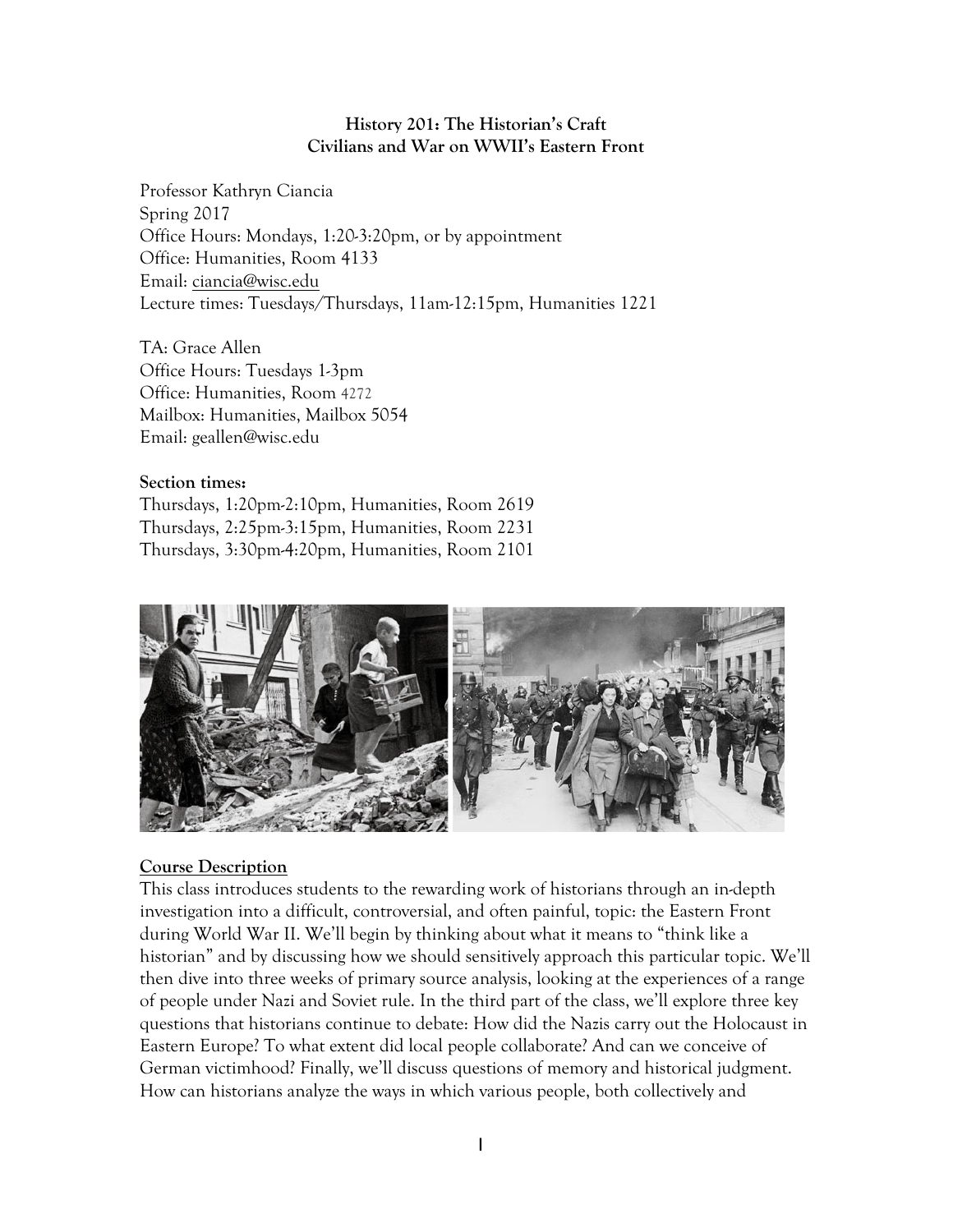individually, have remembered and memorialized the violent experiences of war through postwar trials, oral testimonies, monuments, and museums? The class will use the topic of the Eastern Front as a lens through which to debate issues of collaboration, resistance, memory, trauma, and historical empathy, as well as wider questions about how studying history can help us to make sense of the world in which we live.

## **Course Objectives**

Since this is a Communications B class, as well as a gateway class for the History Major, we'll spend a lot of time focusing on *process* as well as *content.* There is no exam here, so you will not be asked to memorize and then regurgitate content from lecture. Instead, I have designed the class so that each of the assignments builds upon the previous one, allowing you to walk through the process of doing historical research and writing, step-by-step. All of this work will culminate in a final research paper in which you will demonstrate the skills of summarizing and analyzing sources, creating historical questions, carrying out original research, and persuasively presenting your own ideas. The final paper will also give you the exciting opportunity to choose the topic that most interests you and to act as a historical detective as you track down sources and make a contribution to key debates. As you'll see from the syllabus, lectures will be complemented with discussions, trips to the various resources on campus, including the Wisconsin Historical Society and Memorial Library, and an in-class movie screening.

## **Methods of Assessment**

Your work for the class will be assessed in four ways:

- 1. **Several short assignments** (**25% of total grade)** that help you to develop the skills necessary for completing the research paper.
- 2. **Two oral presentations (15% of total grade)** that you will deliver in section. The first will be delivered in Week #10; the second will be delivered in either Week #14 or #15.
- 3. **Discussion participation (30% of total grade).** Grace will discuss her participation grading criteria with you during section. You will also be expected to take part in small-group work and class discussions during lecture time.
- 4. **Final research paper (30% of total grade)** that you will submit in both draft and final form. More details will be provided as the semester progresses. The final grade will take into account the quality of the final paper, your responsiveness to feedback, and your ability to articulate what you have learned through the process.

### **Accessing course materials**

All readings on this syllabus can be found in the Course Reader.

The course reader for this class can be purchased from the Letters and Science Copy Center in the Social Science Building (see below for more information). Please note that a copy of the course reader will also be available on reserve at College Library.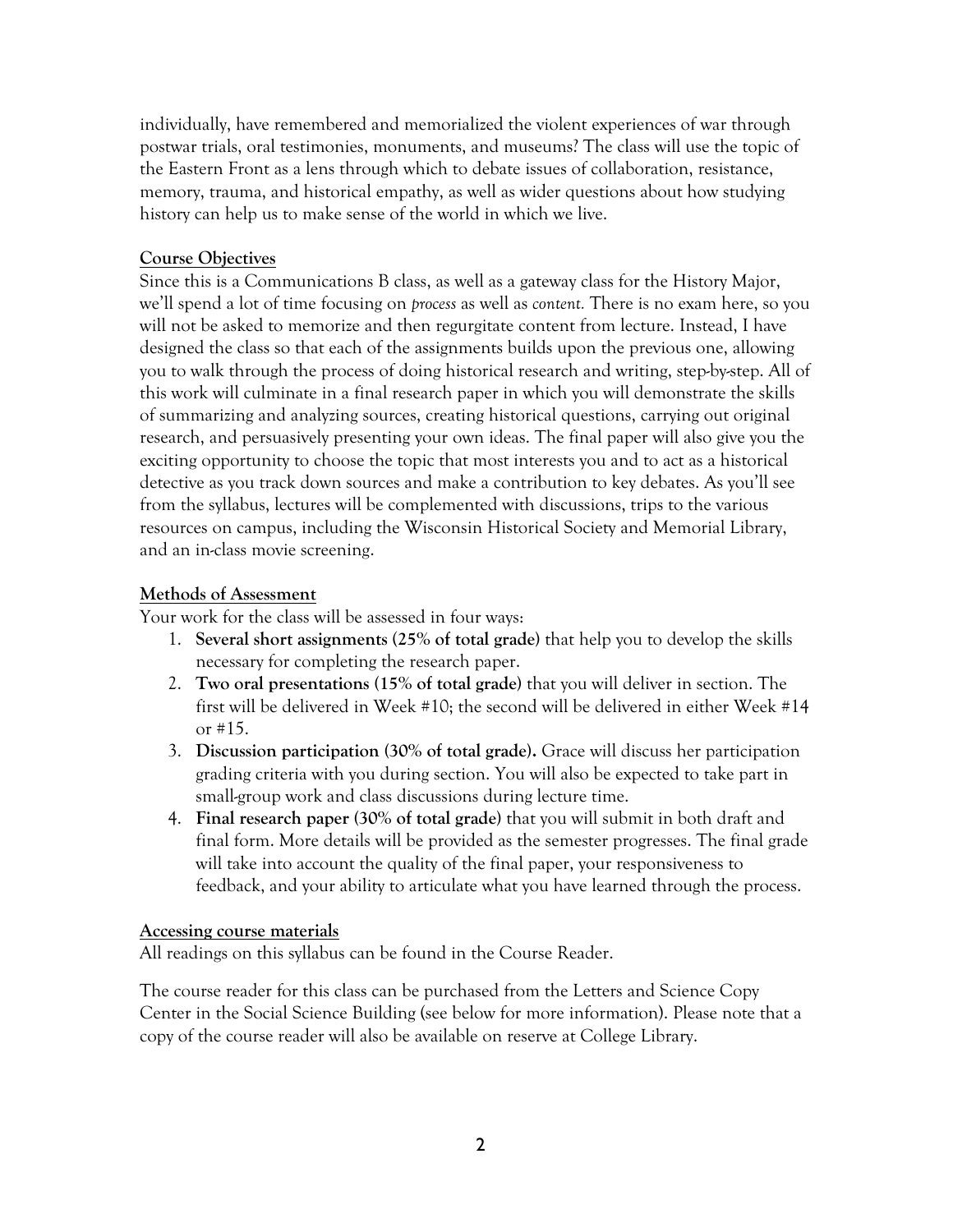Located at: Sewell Hall, Room 6120 1180 Observatory Drive Madison, WI 53706 262-5396

Email: copycenter@ls.wisc.edu

### **Optional book for purchase:**

• Mary Lynn Rampolla, *A Pocket Guide to Writing in History* (Boston and New York: Bedford/St. Martins, 2012). NB: 7<sup>th</sup> edition. *(This book is recommended, but not required, reading. It's a handy guide to many of the topics that we'll be discussing in our course and a great reference to have next to you when you plan and write your work.)*

## **Weekly Schedule and Reading Assignments**

# *Part I: What do Historians do?*

**Week 1: Introductions**

**Lecture 1 (01/17):** Why the Eastern Front? Course Introductions

**Lecture 2 (01/19):** What Does it Mean to "Think Like a Historian"?

*No sections and no assigned readings*

## **Week 2: Listening and Reading with a Purpose**

**Lecture 1 (01/24):** The Pre-History of the Eastern Front

**Lecture 2 (01/26):** "They Say….": The DNA of a Good Argument *Reading for lecture:*

• Tim Parks, "A Weapon for Readers," *New York Review of Books* blog, December 3, 2014.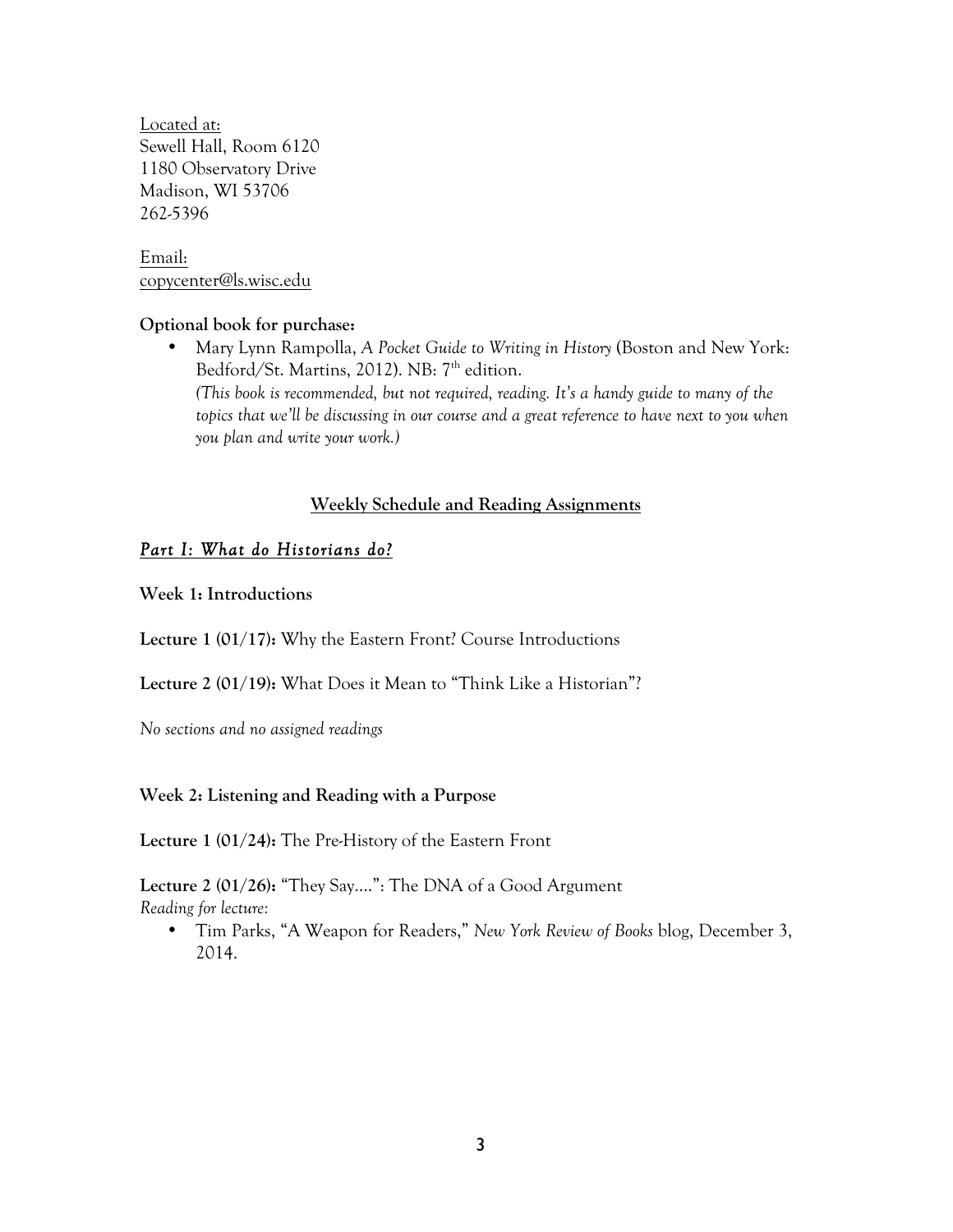• Timothy Snyder, *Bloodlands: Europe between Hitler and Stalin* (New York: Basic Books, 2012): vii-xix.

*Assignment for section:* 

## **SHORT ASSIGNMENT # 1:**

• *In around 300 words, SUMMARIZE the argument made by Timothy Snyder in the excerpt from Bloodlands* **without analyzing or evaluating his argument.**

# *Part II: Primary Sources*

**Week 3: Primary Source Analysis I**

**Lecture 1 (01/31):** The Germans in Poland: 1939-1941

**Lecture 2 (02/02):** Primary Sources and Creating Historical Questions

*Readings for section:*

- Robert Moeller, ed., *The Nazi State and German Society: A Brief History in Documents* (Boston: Bedford Books, 2009): 112-115.
- Yitzhak Arad, Yisrael Gutman, Abraham Margaliot, eds., *Documents on the Holocaust: selected sources on the destruction of the Jews of Germany and Austria, Poland, and the Soviet Union* (Jerusalem: New York: Ktav Pub. House in association with Yad Vashem [and the] Anti Defamation League, 1981): 192- 195; 198-99; 216-228.

*Assignment for section:*

## **SHORT ASSIGNMENT # 2:**

• *Read ALL of the sources for discussion. Choose ONE source for your analysis. Write (a) two-three sentences summarizing the source's content; (b) a two-three sentence analysis, stating what you know about the context in which the source was produced and how it may affect the source's approach.* 

### **Week 4: Primary Source Analysis II**

**Lecture 1 (02/07):** The Soviets in Poland, 1939-1941

**Lecture 2 (02/09):** Trip to Memorial Library

*\*\*Please bring your laptops to this session so that you can work on an in-class assignment.\*\**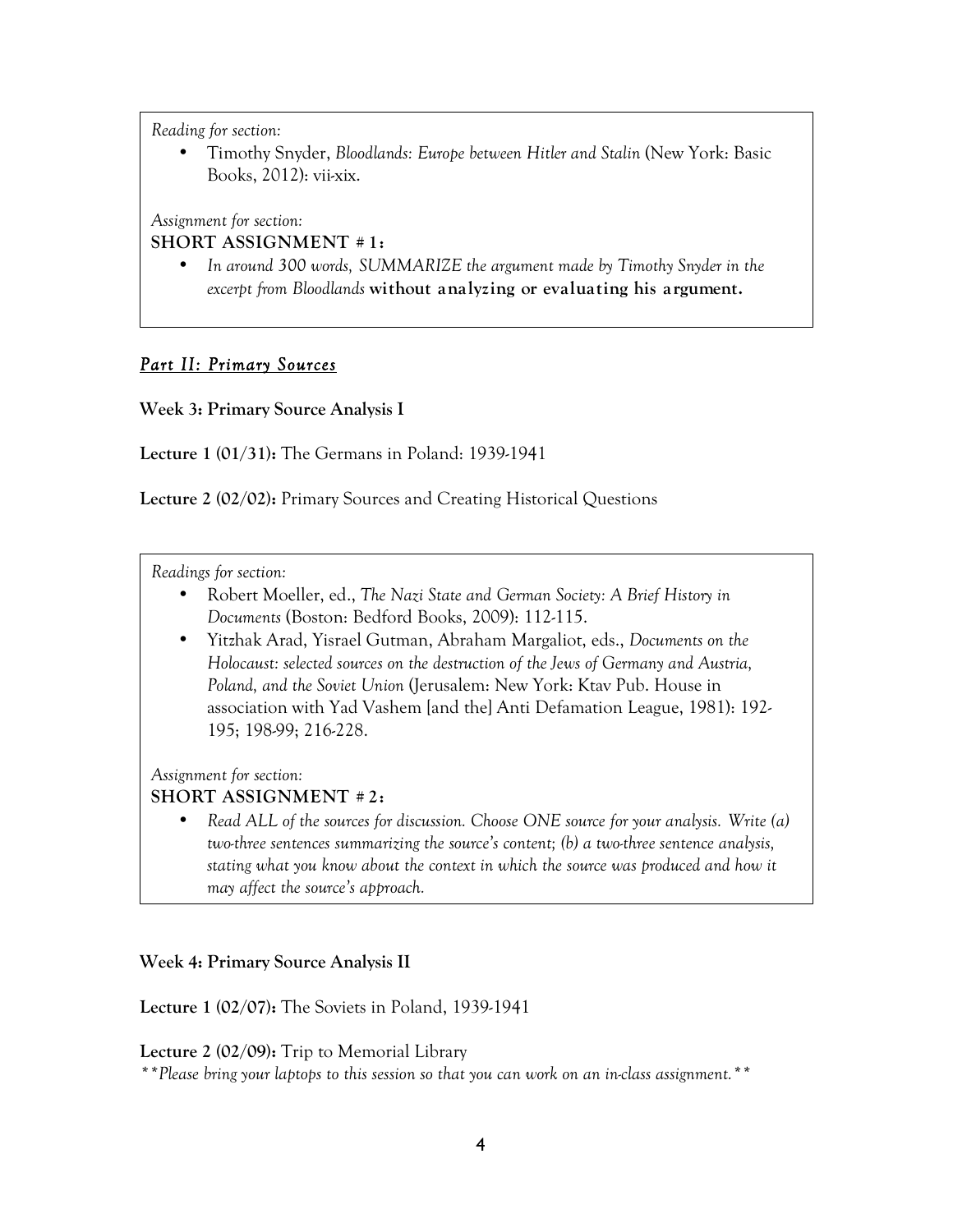• Irena Grudzińska-Gross and Jan Tomasz Gross, eds., *War Through Children's Eyes: The Soviet Occupation of Poland and the Deportations, 1939-1941* (Stanford, CA: Hoover Institution Press, 1981): xxi-xxviii; 3-27; 64-69; 70-73; 84-87; 130-132; 147-150; 160-164; 234-237.

*Assignment for section:*

## **SHORT ASSIGNMENT #3:**

• *Write ONE historical question for the collection of children's depositions as a whole. Explain briefly (two-three sentences) why you think this is a good historical question, using the criteria that we discussed in Week 3, Lecture 2.*

## **Week 5: Primary Source Analysis III: The War after 1941**

**Lecture 1 (02/14):** A Front Ripe for Atrocity

**Lecture 2 (02/16):** Analyzing Film and Newspapers as Sources

*Readings for section*:

- Moeller, ed., *The Nazi State and German Society*, 117-124.
- Jeremy Noakes and Geoffrey Pridham, eds., *Documents on Nazism, 1919-1945* (New York: The Viking Press, 1974): 616-630.
- Antony Beevor and Luba Vinogradova, eds., *A Writer at War: Vasily Grossman with the Red Army* (London: The Harvill Press, 2005): 3-64.

## *Assignment for section:*

## **SHORT ASSIGNMENT #4:**

• *Hand in completed library assignment from Week #4.*

# *Part III: Historical Debates: Collaboration, Resistance, Victimhood*

**Week 6: The Holocaust in German debates**

**Lecture 1 (02/21):** *How* did the Holocaust happen?

**Lecture 2 (02/23):** Trip to the Historical Society Library and Archives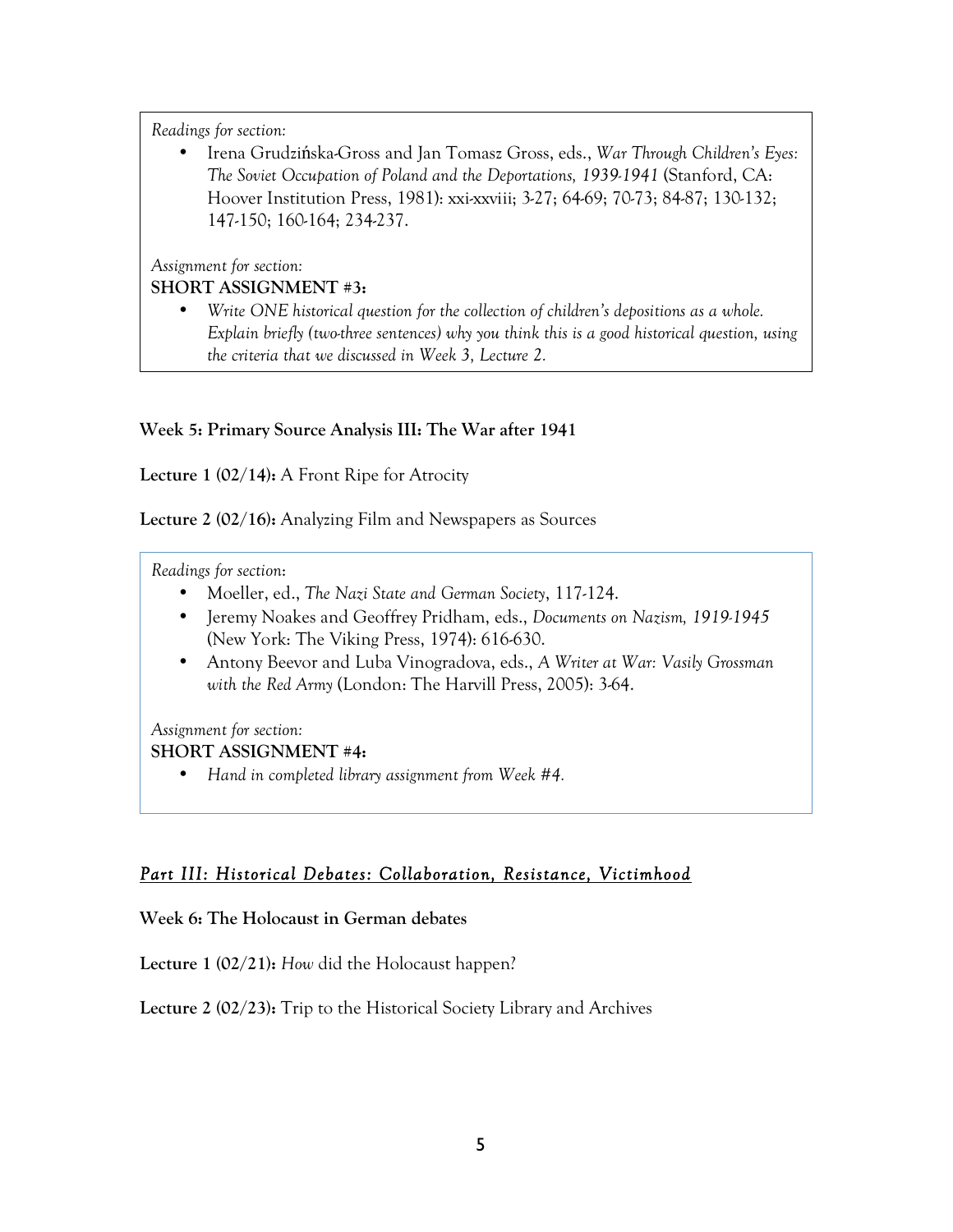- Michael R. Marrus, *The Holocaust in History* (Toronto: Key Porter Books, 2000), 8-54.
- Moeller, ed., *The Nazi State and German Society*, 139-147.
- Arad et al., eds., *Documents on the Holocaust*, 22-30.

*Assignment for section:*

## **SHORT ASSIGNMENT # 5:**

• *In 150 words, summarize the "functionalist v. intentionalist" debate. Then choose ONE of the documents from either of the document collections and—in another 150 words explain the extent to which your document supports one side or the other.* 

# **Week 7: Local Agency?**

**Lecture 1 (02/28):** Collaboration: The Case of Jedwabne

**Lecture 2 (03/02):** Resistance: Two Uprisings in Warsaw

*Readings for section:*

- Jan T. Gross, "Annals of War," *The New Yorker*, March 12, 2001, 64 -71.
- Antony Polonsky and Joanna Michlic, eds., *The Neighbors Respond: The Controversies over the Jedwabne Massacre in Poland* (Princeton and Oxford: Princeton University Press, 2004): 103-113.
- Wojciech Roszkowski , "After "Neighbors:" Seeking Universal Standards," *Slavic Review* 61, no. 3 (2002): 460-465.

*Assignment for section:*

## **SHORT ASSIGNMENT # 6:**

• *In your opinion, what is the most important point of contestation between Gross and his critics? Use at least one quotation from the texts in your discussion. (300 words in total).*

## **Week 8: German Victims?**

**Lecture 1 (03/07):** Were the Germans Victims too?

**Lecture 2 (03/09):** Postwar: A Brutalized Population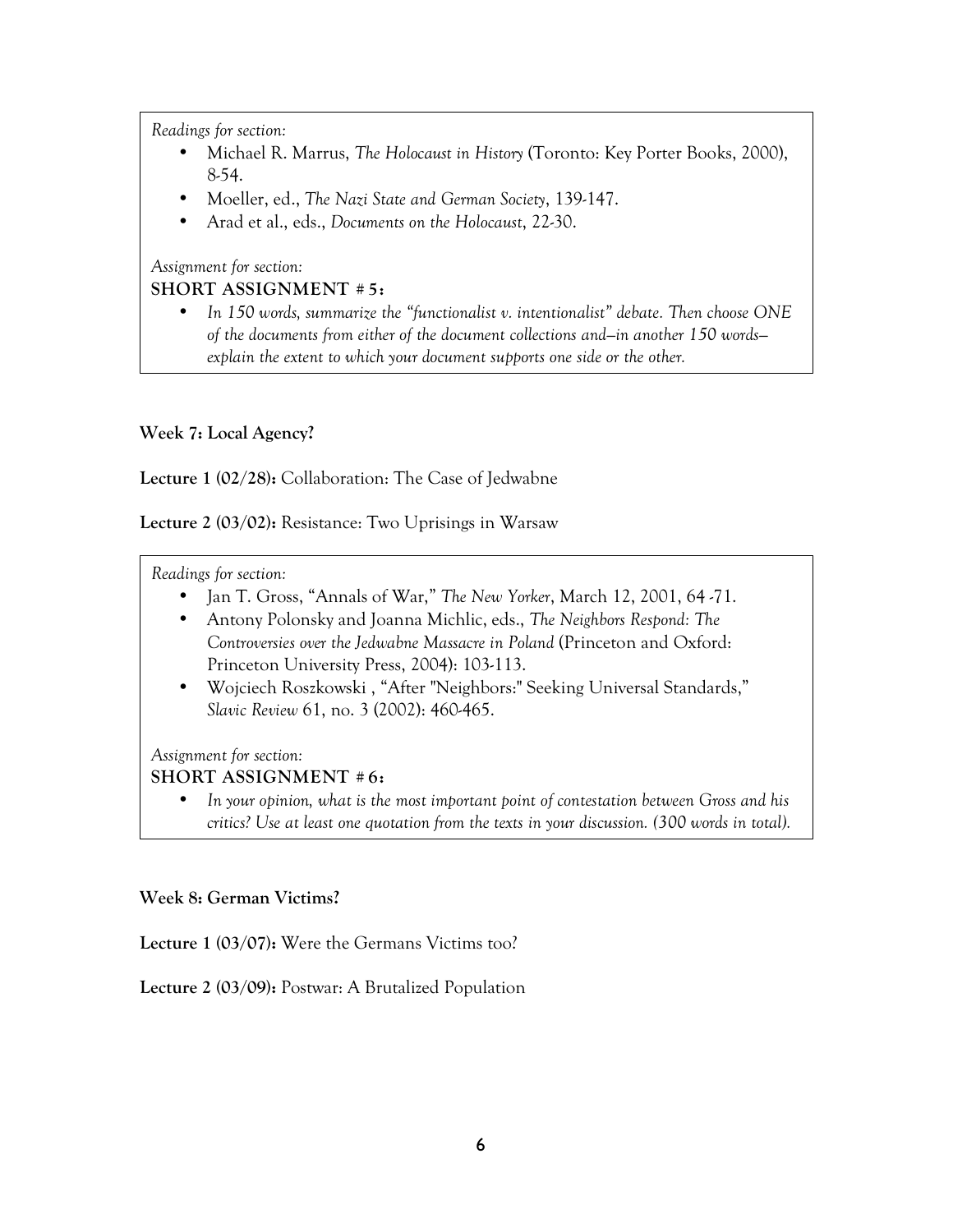- Anonymous, *A Woman in Berlin* (New York: Metropolitan Books, 2005): ix-xxi; 44-120.
- Atina Grossmann, "A Question of Silence: The Rape of German Women by Occupation Soldiers," *October*, Vol. 72 (1995): 42-63.

*Assignment for section:*

## **DRAFT PROPOSAL:**

• *Come to section with a provisional research proposal. Your proposal should include: a) your research question, as well as a three-sentence explanation of why you think this is a good research question; b) a short annotated bibliography with at least two secondary sources and two primary sources that you think might be helpful. The annotated bibliography should include a short description of the source and an explanation of how it will help you to explore your historical question.*

# *PART IV: Postwar Reckonings and Memorialization*

**Week 9: Judgments**

**Lecture 1 (03/14):** In the Courtroom: The Nuremberg trial

**Lecture 2 (03/16):** Eichmann, Gröning, and the Pursuit of Nazi War Criminals

*Readings for section:*

- Charles E. Wyzanski, "A Fair Trial? A Dangerous Precedent," *The Atlantic*, April 1946 issue (online edition)
- Michael R. Marrus (ed.), *The Nuremberg War Crimes Trial, 1945-46: A Documentary History* (Boston and New York: Bedford/St. Martin's, 1997), 57-70, 79-85, 241-254.
- Michael Biddiss, "Victors' justice? The Nuremberg Tribunal, *History Today* 45, no. 5 (1995): 40-46.

# **\*\*SPRING BREAK\*\***

*Assignment due by Monday, March 27 at 5pm:*

• *REVISED RESEARCH PROPOSAL: Using Grace's feedback from the previous assignment, complete a revised proposal. Include a couple of sentences explaining what you have revised.* You should turn in a hard copy to Grace's mailbox AND upload a copy on dropbox.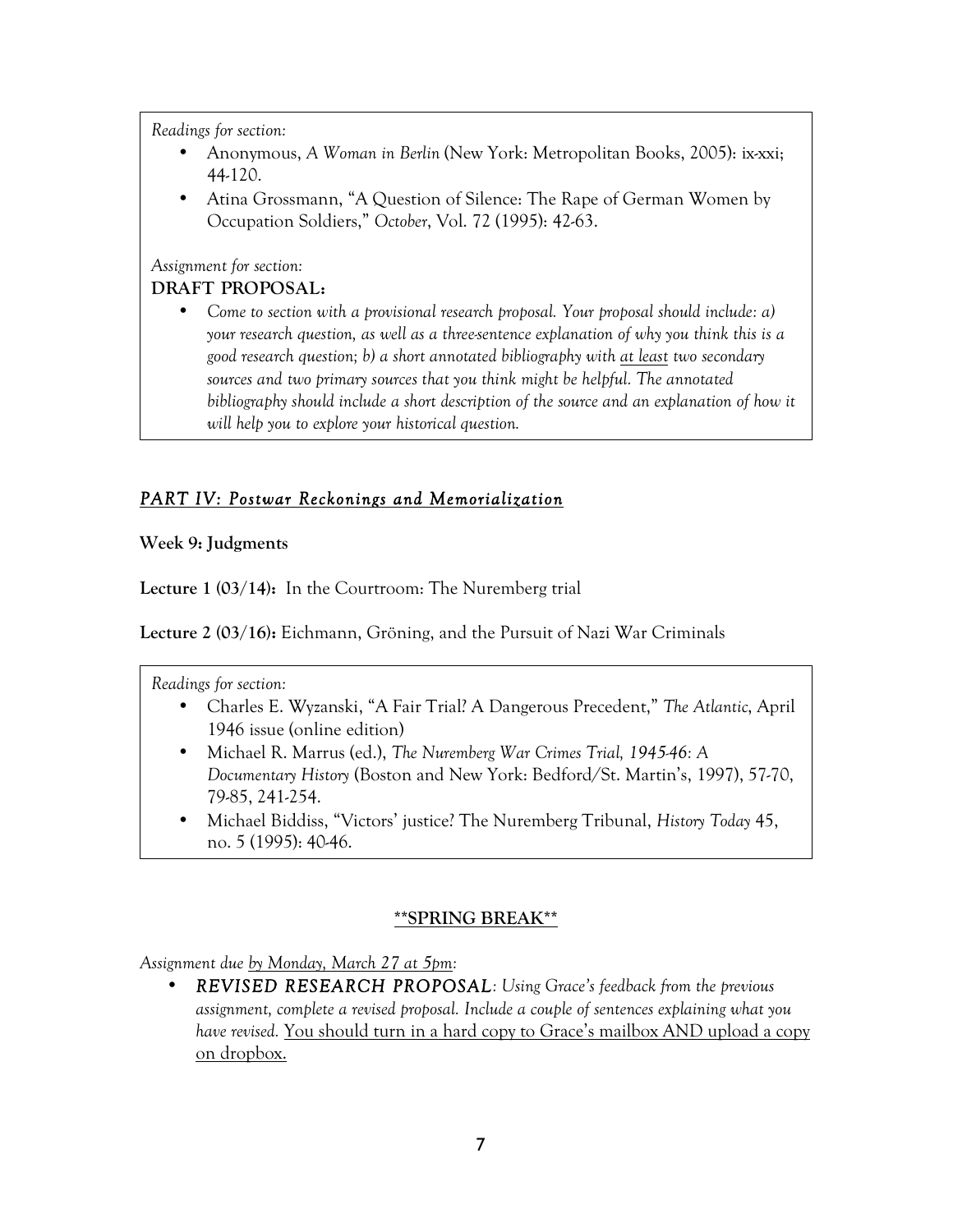## **Week 10: Memory and Victims**

**Lecture 1 (03/28):** Holocaust testimonies: Written and Oral accounts

**Lecture 2 (03/30):** Discussion on Testimony

*Reading for lecture-based discussion:*

• Pam McClean, "To be Hunted Like Animals: Samuel and Joseph Chanesman remember their survival in the Polish countryside during the Holocaust," in *Remembering Genocide*, eds., Nigel Eltringham and Pam McClean (London and New York: Routledge, 2014): 71-91.

*Assignment for section:*

• **ORAL PRESENTATION #1:** *Students spend section briefly presenting their revised research proposals.*

## **Week 11: Collective Memory I: The Soviet Union and Russia**

**Lecture 1 (04/04):** Remembering the "Great Patriotic War"

**Lecture 2 (04/06):** Memory in Poland/Planning Your Paper *Assignment for lecture:*

• *PLAN OF PAPER: You should bring a plan of your essay to lecture. It should include a provisional thesis statement and plans for each paragraph, including supporting evidence/quotations/paraphrasing for at least one paragraph.*

*Reading for section:*

• Catherine Merridale, *Night of Stone: Death and Memory in Twentieth-Century Russia* (New York: Viking, 2001): 211-240.

## **Week 12: Collective Memory II: Poland**

## **Lecture 1 (04/11): NO LECTURE: Individual consultations for papers**

**Lecture 2 (04/13):** In-class Movie Screening: *Ida* (Paweł Pawlikowski, 2013)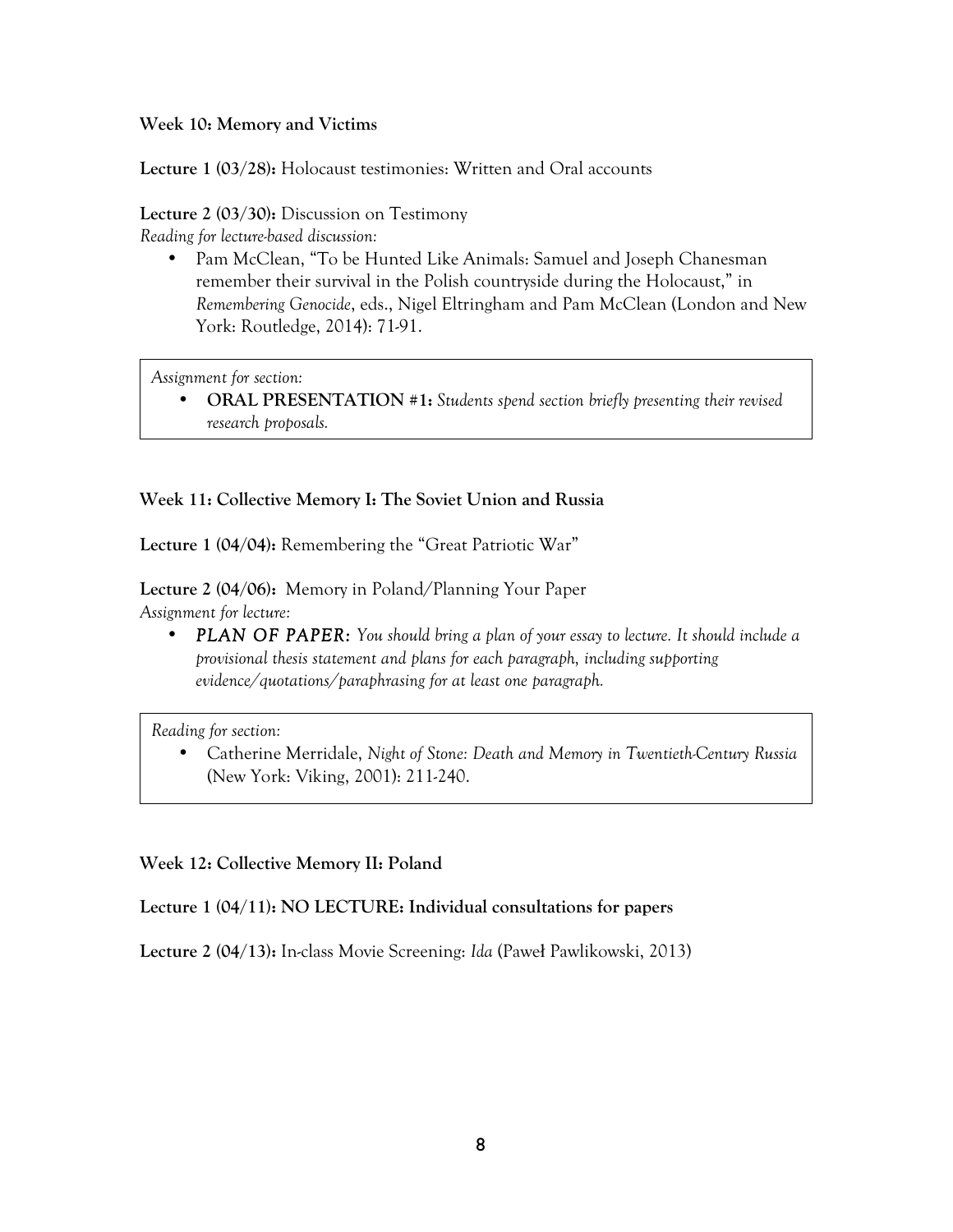- "An Innocent Awakened: 'Ida,' About an Excavation of Truth in Postwar Poland," *New York Times*, May 1, 2014.
- ""Ida": A Film Masterpiece," *The New Yorker,* May 27, 2014.

## *Assignment due by Friday, April 14 at NOON:*

• **FIRST DRAFT OF FINAL PAPER.** You should turn in a hard copy to Grace's mailbox AND upload a copy on dropbox.

## **Week 13: Collective Memory III: Memorials and Monuments**

**Lecture 1 (04/18):** Physical Spaces in Eastern Europe

**Lecture 2 (04/20):** Memorials beyond the Region/Oral Presentation Discussion

## *Readings for section:*

- Omer Bartov, *Erased: Vanishing Traces of Jewish Galicia in Present-Day Ukraine* (Princeton and Oxford: Princeton University Press, 2007): 13-41.
- James Young, *The Texture of Memory: Holocaust Memorials and Meaning* (New Haven: Yale University Press, 1994): 155-184.
- "Polish Museum Repairs a Tie to a Jewish Past," *New York Times*, April 18, 2013.

## **Week 14: Revisions and Improvements**

**Lecture 1 (04/25):** How to Revise a Paper

# **Lecture 2 (04/27):** Back to the *Bloodlands?*

*(Re)read before lecture:*

• Snyder and Gross articles from Week 2.

*Assignment for section:*

• **ORAL PRESENTATION #2:** *Students spend section briefly presenting their research.*

## **Week 15: Conclusions**

**Lecture 1 (05/02):** Final Class Activities

## **Lecture 2 (05/04): NO LECTURE: Individual consultations for papers**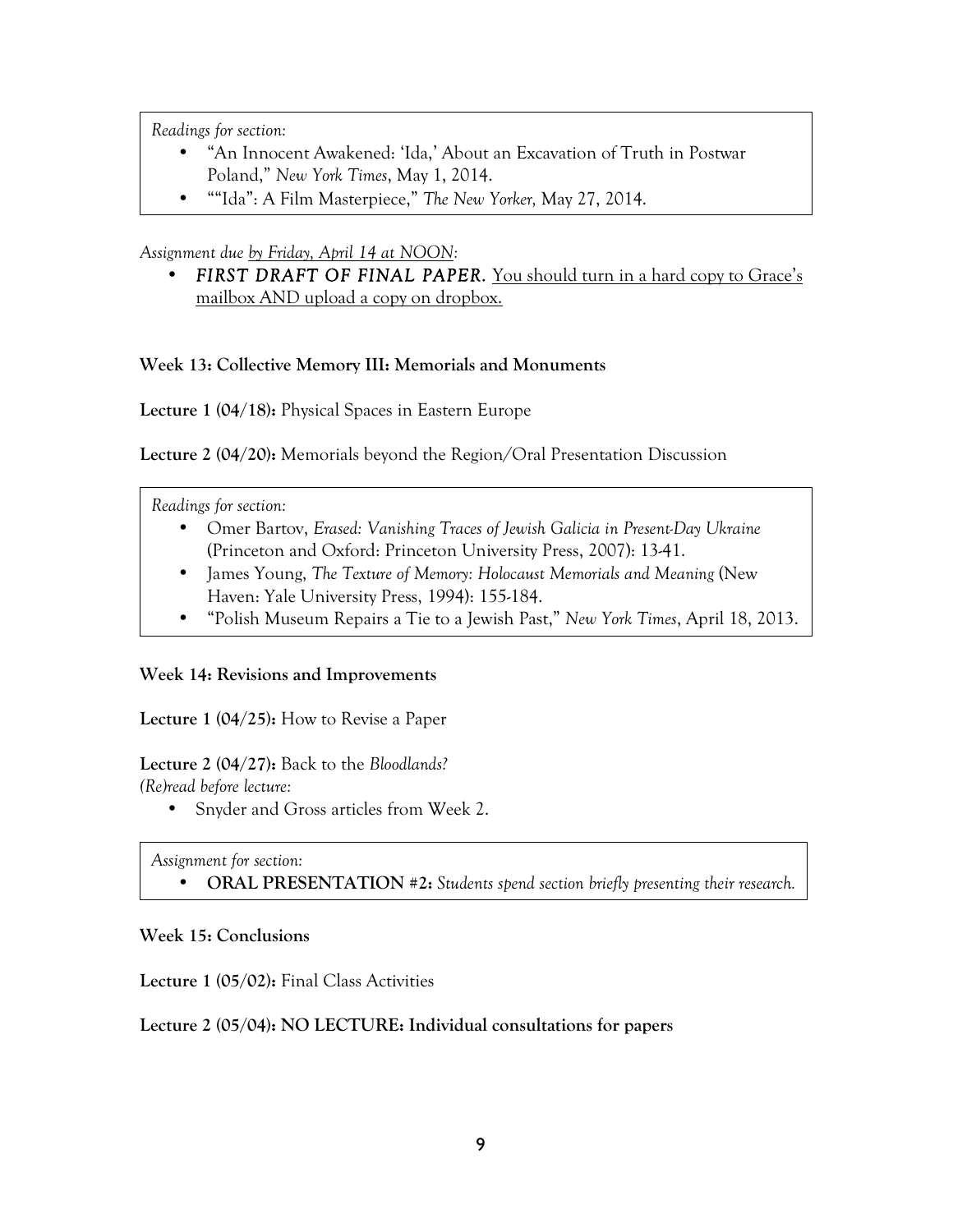*Assignment for section:*

• **ORAL PRESENTATION #2:** *Students spend section briefly presenting their research.*

# *FINAL PAPER DUE ON MONDAY, MAY 8, AT NOON*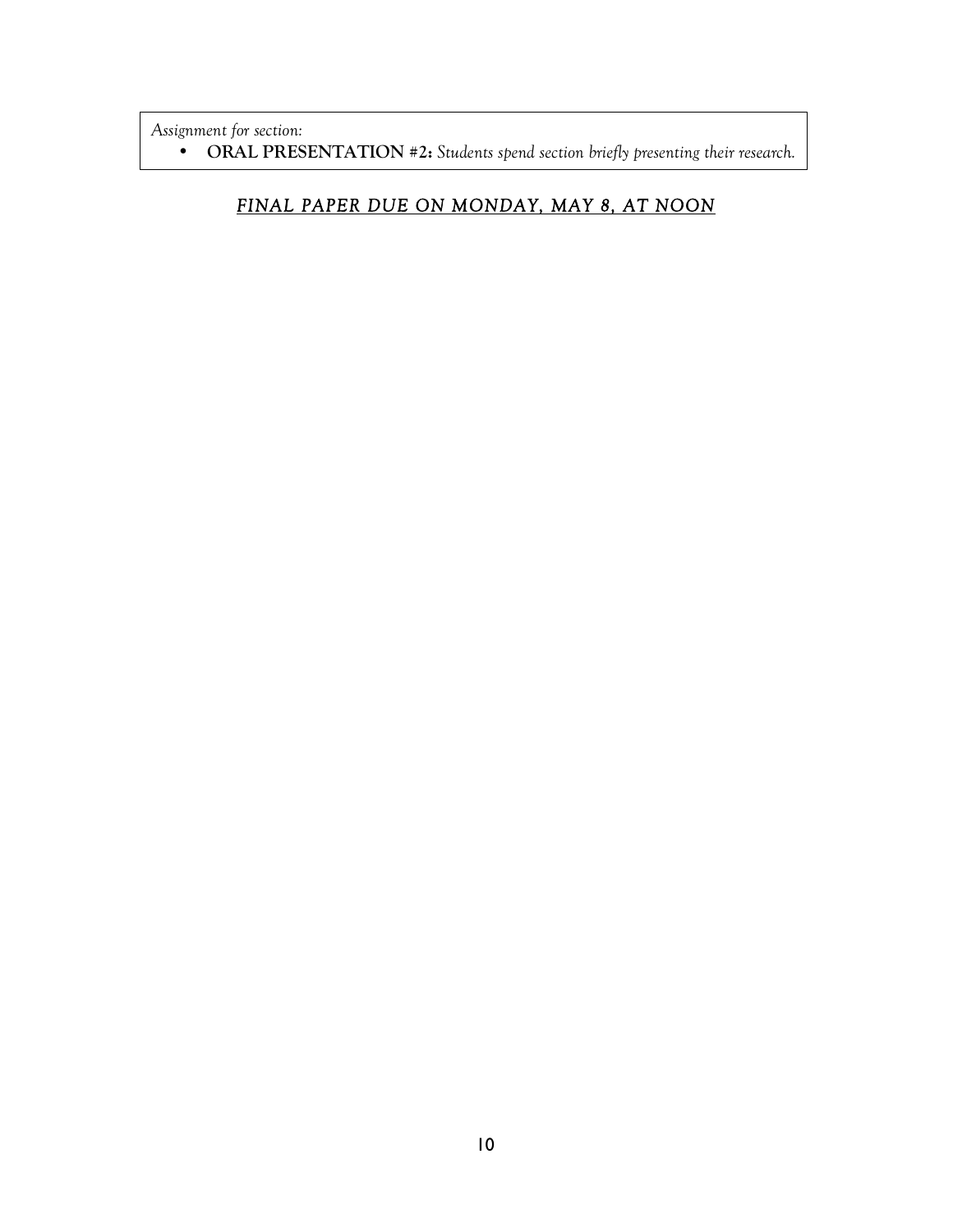## **APPENDIX A: Class Policies and Further Resources**

## **Office Hours**

My office hours are posted at the top of the syllabus. Please come by! These hours are setaside specifically for students, and I would be happy to discuss any aspect of the class with you. If you are unable to make these times, please send me an email so that we can set up a mutually convenient appointment time.

### **Class Etiquette**

There is no laptop use in class and you must make sure that all devices with a screen are switched off or put on silent for the duration of the lecture. Come and speak with me if you are concerned about this policy.

We will begin lectures on time, so please make sure that you arrive a few minutes early. Persistent tardiness (as well as going AWOL!) leads to a lower participation grade.

If there are any assigned readings for lecture, please bring them with you to class.

## **Papers and Assignments**

Papers should be turned in on time to avoid a grade penalty. If there is a problem, it is important that you speak to Professor Ciancia or Grace in plenty of time prior to the deadline. Late papers will be penalized by a grade per day.

**All** assignments—including the short assignments—should be submitted by the deadline marked on the syllabus in BOTH hard and electronic copy. The electronic copy should be uploaded as a Word document onto the course's Learn@UW site. These two documents must be identical. Unless otherwise agreed, email submissions will not be accepted.

You should clearly post the word limit (along with your name, section day/time, etc.). All assignments should stick to the word limit to avoid a grade penalty.

Historians use the Chicago Manual of Style, which can be found online at www.chicagomanualofstyle.org. Also see *A Pocket Guide to Writing in History* for more details.

### **Academic Honesty**

There is information about what constitutes plagiarism here (http://writing.wisc.edu/Handbook/QPA\_plagiarism.html), but please come and speak with Professor Ciancia or Grace during office hours if you have questions or concerns.

## **Disabilities**

Disability guidelines for course accommodations may be found at the UW McBurney Disability Resource Center site: http://www.mcburney.wisc.edu/ Please come and see Professor Ciancia or Grace if you would like to talk further about disability issues.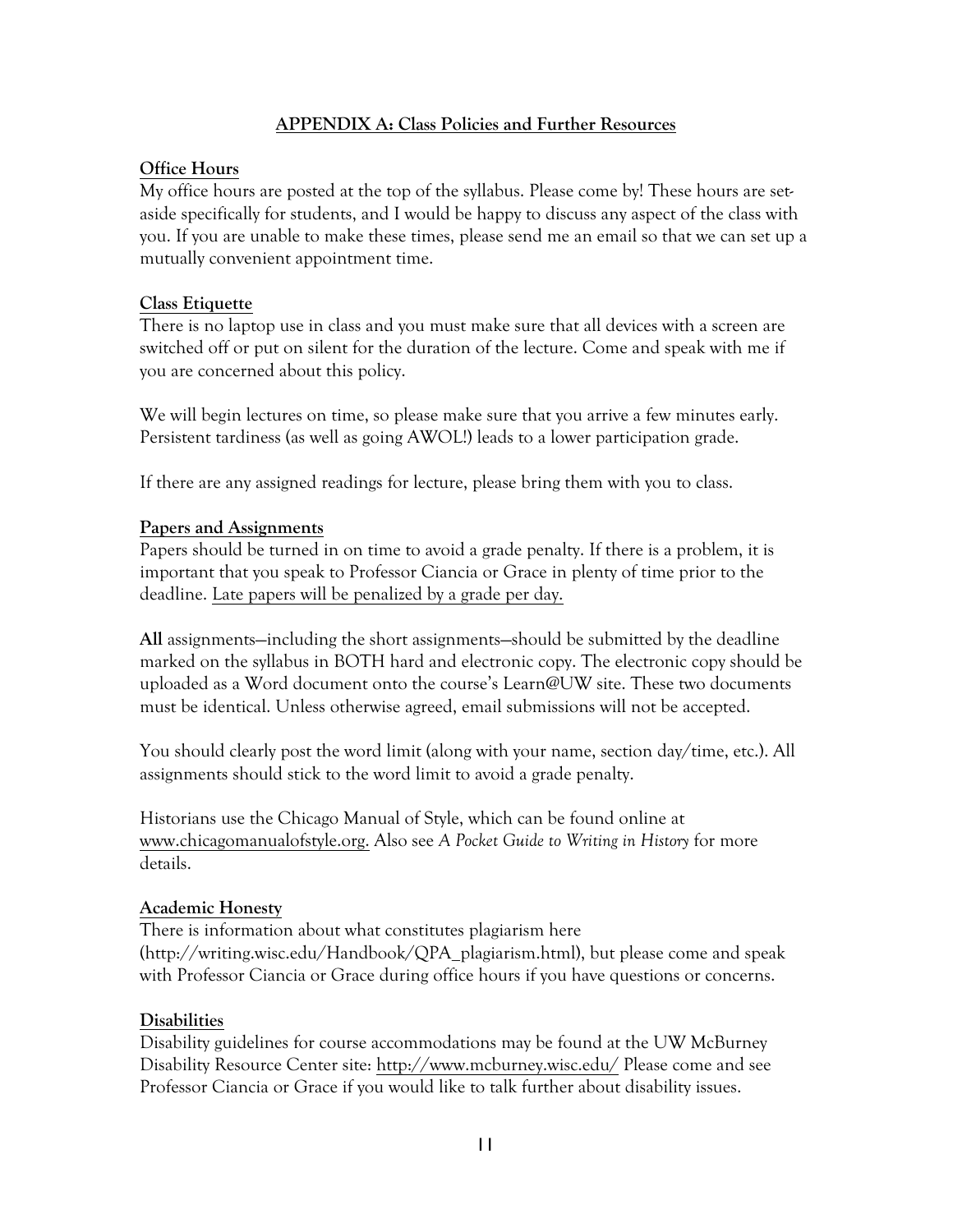## **Religious Observance Policy**

Students must notify Professor Ciancia within the first two weeks of class of the specific days or dates on which they request relief.

## **Writing Resources and Guidelines**

The **University's Writing Center** is a wonderful resource that allows you to work with a consultant to improve your written work. Take a look at their website (http://www.writing.wisc.edu/index.html) for more information.

The **History Lab** is a resource center where experts (PhD students) will assist you with your history papers. No matter your stage in the writing process, History Lab staff will help you sharpen your skills and become a more successful writer. In addition to helping you with the specifics of writing in the discipline of history, the experts at the lab will also provide assistance in terms of your writing style (including for non-native speakers of English).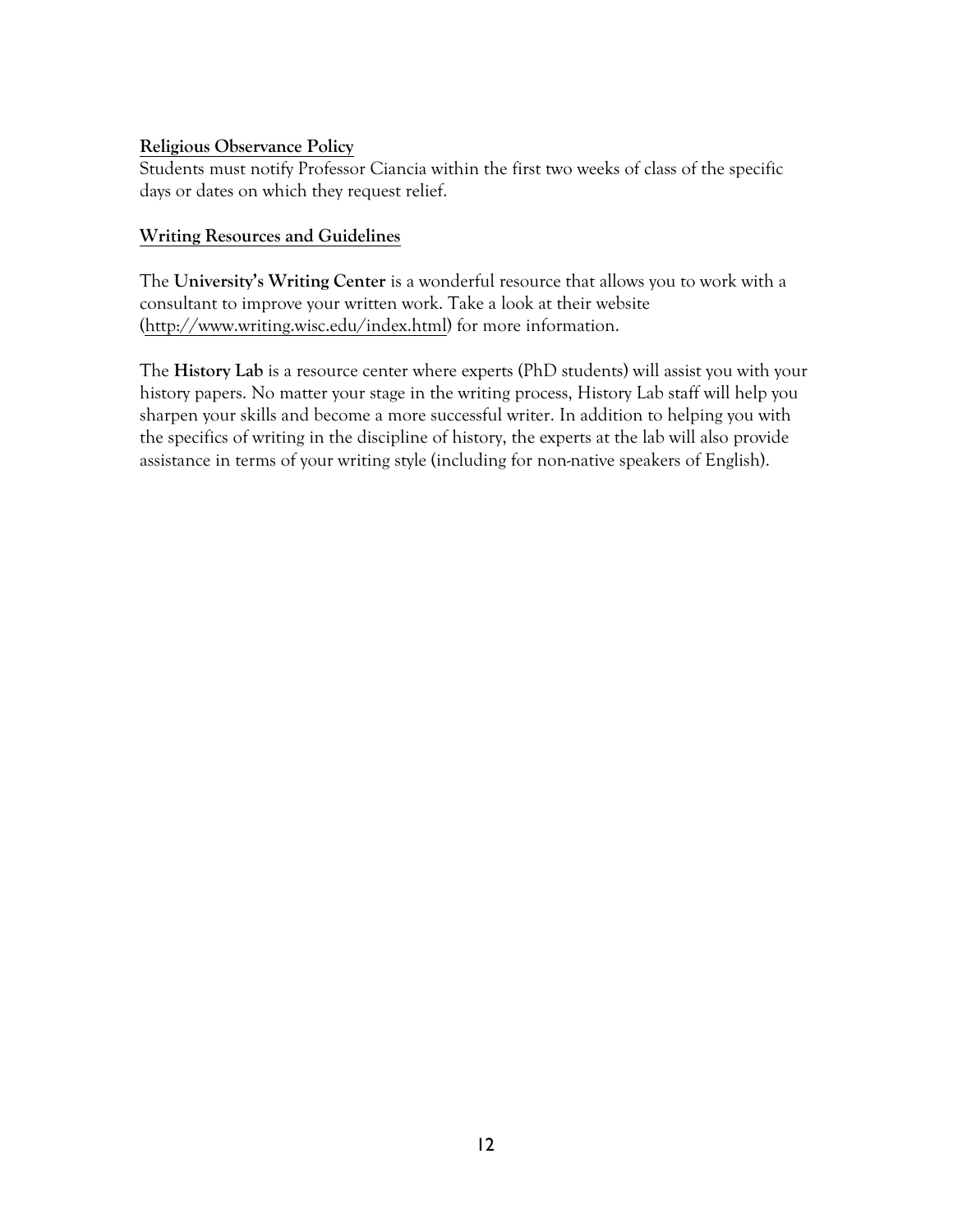## **APPENDIX B: The Historian's Craft: Objectives for All Classes**

Please find below the official criteria for *The Historian's Craft*. As we go through the class, I will highlight the various skills that we are working on. Please remember that you won't be able to work on all of these skills at once, so I have sequenced them in a way that makes sense.

**1. Ask Questions:** develop the habit of asking questions, including questions that may generate new directions for historical research.

a) Develop historical questions through engagement with primary sources,

secondary literature, and/or broader ethical, theoretical, or political questions.

b) Ask historical questions to guide individual research.

c) Pose questions to prompt productive group discussion.

**2. Find Sources:** learn the logic of footnotes, bibliographies, search engines, libraries, and archives, and consult them to identify and locate source materials.

a) Identify the purposes, limitations, authorities, and parameters of various search engines available both through the library and on the world-wide web.

b)Take advantage of the range of library resources, including personnel.

c) Locate printed materials, digital materials, and other objects.

d) Be aware of, and able to use, interlibrary loan.

**3. Evaluate Sources:** determine the perspective, credibility, and utility of source materials.

a) Distinguish between primary and secondary material for a particular topic.

b) Determine, to the extent possible, conditions of production and preservation.

c) Consider the placement of sources in relation to other kinds of documents and objects.

d) Identify the perspective or authorial stance of a source.

e) Summarize an argument presented in a text.

f) Distinguish between the content of a source and its meaning in relation to a particular question.

**4. Develop and Present an Argument:** use sources appropriately to create, modify, and support tentative conclusions and new questions.

a) Write a strong, clear thesis statement.

b) Revise and rewrite a thesis statement based on additional research or analysis.

c) Identify the parts of an argument necessary to support a thesis convincingly.

d) Cite, paraphrase, and quote evidence appropriately to support each part of an argument.

**5. Plan Further Research:** draw upon preliminary research to develop a plan for further investigation.

a) Write a research proposal, including a tentative argument, plan for research,